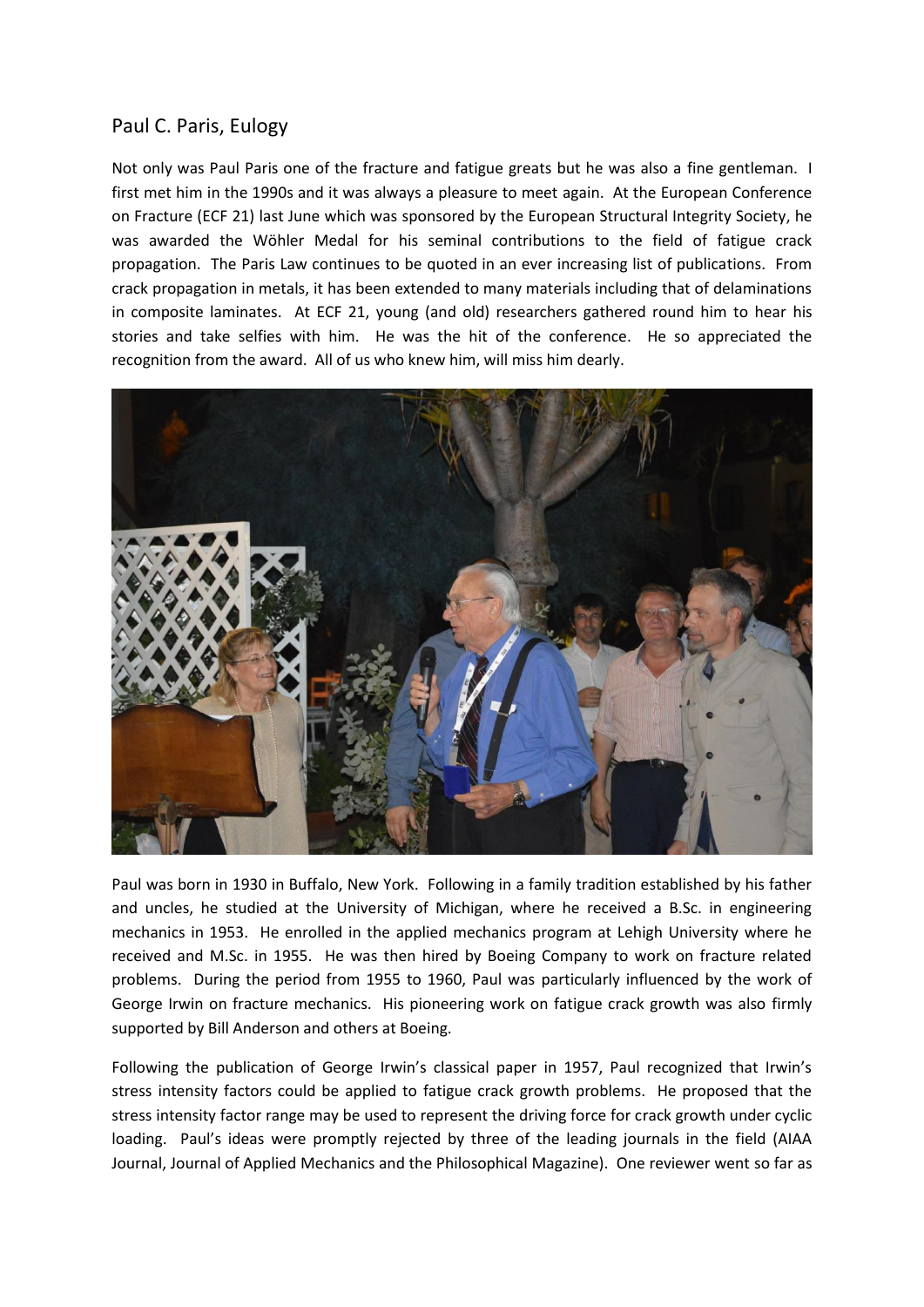to say that an elastic parameter such as *K* could not be used to characterize fatigue crack growth. However, the paper was finally published in 1961 in an internal journal of the University of Washington entitled The Trend in Engineering. Soon, these ideas were widely embraced by the scientific and engineering community at large, and it was not long before the relationship between the fatigue crack growth rate and the stress intensity factor range became known as the Paris Law.

In 1962, Paul received his Ph.D. in applied mechanics from Lehigh University, and the same year, accepted a position as an Assistant Professor in the same department. During the next few years, Paul rose rapidly through the ranks to become a Full Professor in 1965. Meanwhile he formed a fracture mechanics group at Lehigh University including Fazil Erdogan, George Sih and, later, George Irwin and Bob Wei. Over the next ten years, Paul did extensive work on fatigue crack growth in the near-threshold, linear and high Δ*K* regimens. Following Elber's discovery of crack closure in 1967, Paul and his research group performed systematic experiments to study the effects of stress ratio and crack closure on fatigue crack growth. He also worked with John Hutchinson and Jim Rice to develop practical applications of the *J*-integral.

In addition to his outstanding research accomplishments, Paul contributed significantly to the education of many people in the areas of fracture mechanics and fatigue. As a professor at Lehigh University, he trained students such as Richard Hertzberg (Paul's first graduate student), John Landes, Jim Begley, Matt Creager and Jim Rice, and many others. Paul organized and taught short courses designed to educate non-university students on the principles of fracture mechanics and fatigue. Following the advice of Rudy Hartmann, Paul founded Del Research Corporation in 1967. With Rudy supplying the test machines, the company soon became well known for its consulting work in areas of failure analysis and mechanical testing. Del Research also hired promising young engineers such as Keith Donald and Hiroshi Tada, and its directors included Richard Hertzberg and George Irwin. In the late 1960s, Paul together with George Irwin initiated the Annual National Symposium on Fracture Mechanics and the Journal of Engineering Mechanics, both of which continue today. Paul joined the Department of Mechanical Engineering at Washington University in 1976 as a professor in mechanics. He continued being active for many years.

He has received many awards including:

- 1972: Honorary Fellow of ASTM The Award of Merit of ASTM
- 1976: Stanley P. Rockwell Memorial Lecturer and Medal of ASM and AIME
- 1987: The Fracture Mechanics Medal of ASTM (First Recipient with George Irwin)
- 1987: Banquet Lecturer at the National Symposium on Fracture Mechanics of ASTM
- 1988: Honorary Fellow of the International Congress on Fracture
- 1990: Honorary Fellow of the International Fatigue Series
- 1992: Swedlow Memorial Lecturer of ASTM
- 1996: Honorary Editor of the Journal of Engineering Fracture Mechanics
- 1997: The Symposium in Honor of Professor Paul Paris of TMS/ ASM (with proceedings: High Cycle Fatigue of Structural Materials)
- 1998: The Dudley Medal of ASTM (Presidents Medal)
- 2000: Banquet Lecturer at the International Conference on Fatigue Damage of Structural Materials III (Hyannis, MA)
- 2001: Invited Opening Plenary Lecture at the International Conference of Fatigue in the Very High Cycle Regime (Vienna, Austria)
- 2003: The Third Crichlow Trust Prize of the American Institute of Aeronautics and Astronautics. A medal-\$100,000 Honorarium, a citation for lifetime contributions to aircraft structural analysis
- 2003: The Medal of Conservatoire National des Arts and Métiers (Paris, France)